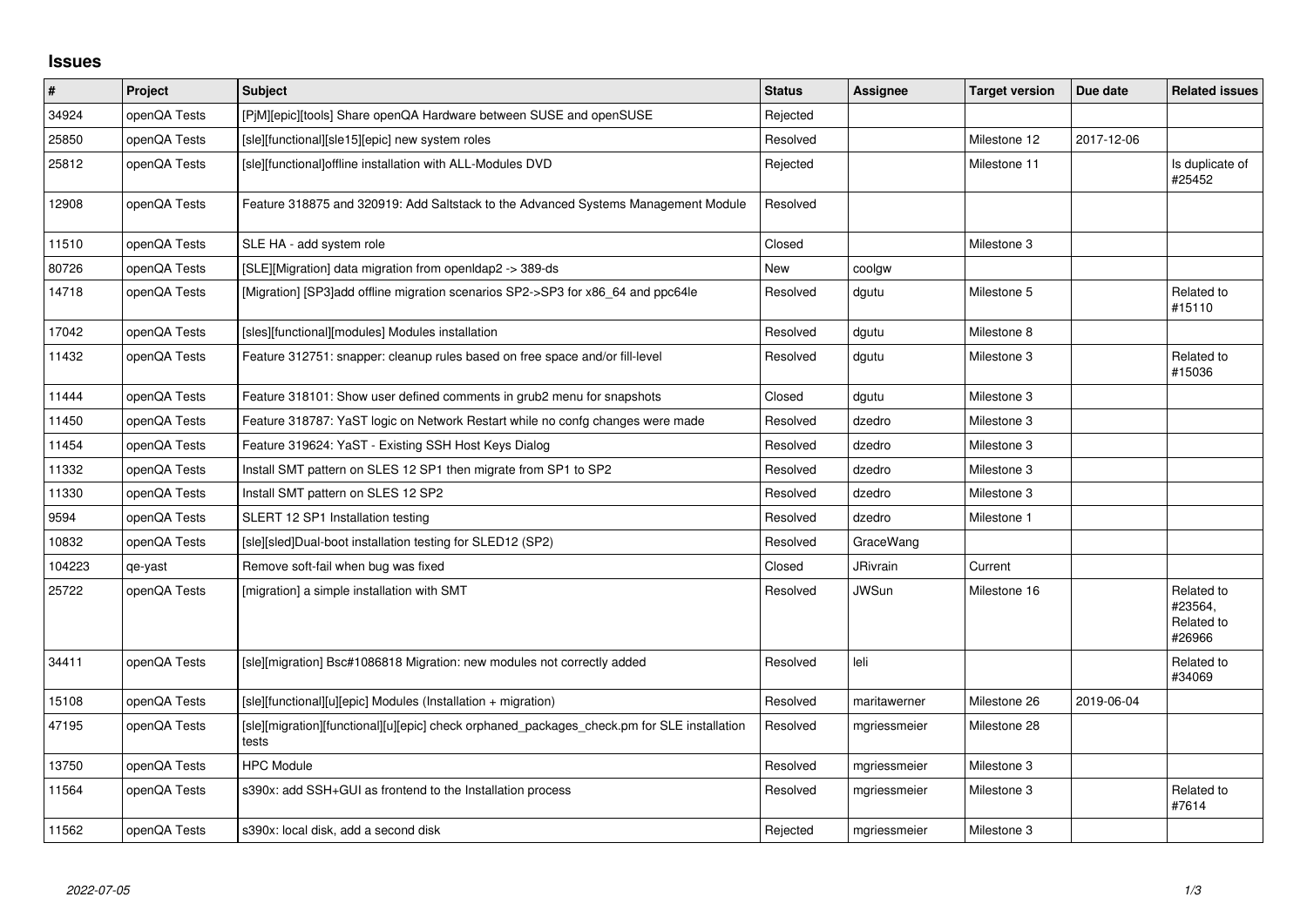| $\vert$ # | <b>Project</b> | <b>Subject</b>                                                                                                                                                                                                                       | <b>Status</b> | Assignee    | <b>Target version</b> | Due date   | <b>Related issues</b>                         |
|-----------|----------------|--------------------------------------------------------------------------------------------------------------------------------------------------------------------------------------------------------------------------------------|---------------|-------------|-----------------------|------------|-----------------------------------------------|
| 11708     | openQA Tests   | Add-on installation: review zypper Ir testcase                                                                                                                                                                                       | Resolved      | michalnowak | Milestone 3           |            | Related to<br>#11460                          |
| 11456     | openQA Tests   | Feature 319639: Set hostname in Installer properly                                                                                                                                                                                   | Resolved      | michalnowak | Milestone 3           |            |                                               |
| 11800     | openQA Tests   | Feature 320292: ALPN support for openssl                                                                                                                                                                                             | Resolved      | michalnowak | Milestone 3           |            |                                               |
| 11460     | openQA Tests   | Feature 320494: Disable installation source after installation if we register system                                                                                                                                                 | Resolved      | michalnowak | Milestone 3           |            | Related to<br>#11708                          |
| 15546     | openQA Tests   | [Migration] Combine both online and offline upgrades into one jobgroup                                                                                                                                                               | Resolved      | mitiao      | Milestone 6           |            |                                               |
| 15112     | openQA Tests   | [Migration] SLES: minimal necessary patches                                                                                                                                                                                          | Resolved      | mitiao      | Milestone 6           |            | Related to<br>#10996.<br>Related to<br>#16718 |
| 14720     | openQA Tests   | [migration][sp3][aarch64] add offline migration scenarios SP2->SP3 for aarch64                                                                                                                                                       | Resolved      | mitiao      | Milestone 8           |            | Blocked by<br>#11948                          |
| 15110     | openQA Tests   | [Online migration] SLES and SLED: SP2->SP3                                                                                                                                                                                           | Resolved      | mitiao      |                       |            | Related to<br>#14718                          |
| 11792     | openQA Tests   | Feature 313516: implement image based snapshotting for btrfs analog to zfs send/receive                                                                                                                                              | Resolved      | mkravec     |                       |            |                                               |
| 11440     | openQA Tests   | Feature 317897: [BETA 1] Provide minimal possible size of a btrfs filesystem for resizing                                                                                                                                            | Resolved      | mkravec     | Milestone 3           |            |                                               |
| 11442     | openQA Tests   | Feature 317970: Remove creation of autoyast profile during installation                                                                                                                                                              | Resolved      | mkravec     | Milestone 3           |            |                                               |
| 11446     | openQA Tests   | Feature 318144: Btrfs quota group improvements                                                                                                                                                                                       | Resolved      | mkravec     | Milestone 3           |            | Copied to<br>#13974                           |
| 11448     | openQA Tests   | Feature 318405: implement bash autocompletion for btrfs commands                                                                                                                                                                     | Resolved      | mkravec     | Milestone 3           |            |                                               |
| 11452     | openQA Tests   | Feature 318945: AutoYaST EULA display                                                                                                                                                                                                | Resolved      | mkravec     | Milestone 3           |            |                                               |
| 11794     | openQA Tests   | Feature 319335: IVNC: Secondary viewonly password                                                                                                                                                                                    | Resolved      | mkravec     |                       |            |                                               |
| 11798     | openQA Tests   | Feature 319981: ACPI Support for AArch64                                                                                                                                                                                             | Resolved      | mkravec     |                       |            |                                               |
| 17208     | openQA Tests   | [sle][functional][yast][y][mandatory][medium][epic] LVM Thin Provisioning                                                                                                                                                            | Resolved      | mloviska    | Milestone 21+         | 2018-09-25 |                                               |
| 11436     | openQA Tests   | Feature 317701: Additional bootloader testing: Do not use perl-bootloader in<br>yast2-bootloader                                                                                                                                     | Resolved      | okurz       | Milestone 3           |            |                                               |
| 11458     | openQA Tests   | Feature 319716: Automatic Update of YaST at beginning of the installation                                                                                                                                                            | Resolved      | okurz       | Milestone 3           |            |                                               |
| 12910     | openQA Tests   | Feature 320418: Proper placement of "encrypt filesystem" option                                                                                                                                                                      | Resolved      | okurz       | Milestone 3           |            |                                               |
| 11462     | openQA Tests   | Feature 320597 and 320699: Introduce 'zypper lifecycle' to provide information about life<br>cycle of individual products and packages and Do not communicate End of Support dates,<br>that change later to a previous point in time | Resolved      | okurz       | Milestone 3           |            |                                               |
| 11804     | openQA Tests   | Feature 320678: GCC 4.8 on SDK for AArch64                                                                                                                                                                                           | Resolved      | okurz       | Milestone 3           |            |                                               |
| 11572     | openQA Tests   | Toolchain Module on aarch 64                                                                                                                                                                                                         | Resolved      | okurz       |                       |            |                                               |